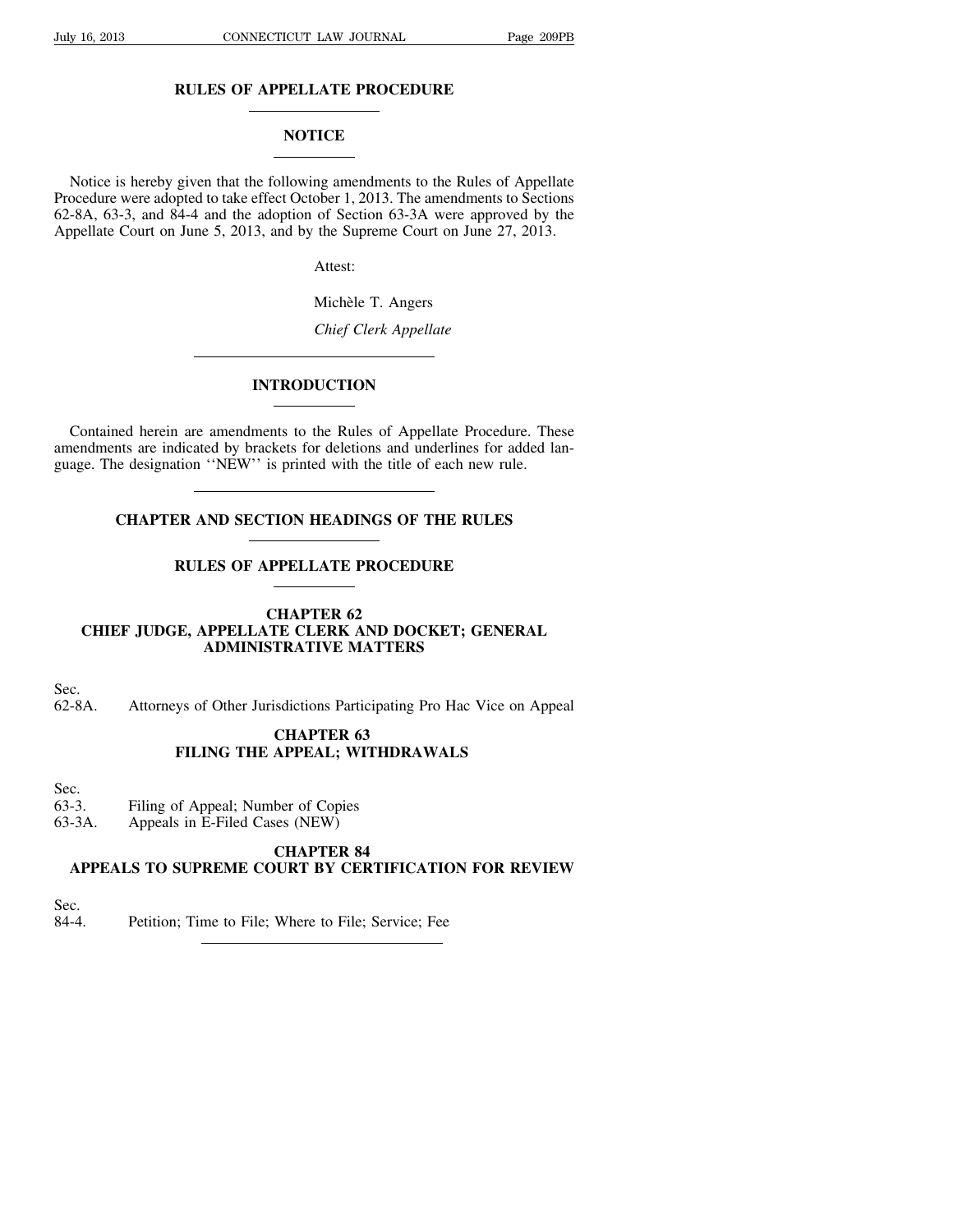#### **AMENDMENTS TO THE RULES OF APPELLATE PROCEDURE**

#### **CHAPTER 62**

### **CHIEF JUDGE, APPELLATE CLERK AND DOCKET; GENERAL ADMINISTRATIVE MATTERS**

## **Sec. 62-8A. Attorneys of Other Jurisdictions Participating Pro Hac Vice on Appeal**

(a) An attorney, who upon written application pursuant to Section 2-16 has been permitted by a judge of the superior court to participate in the presentation of a cause or appeal pending in this state, shall be allowed to participate in any appeal of said cause without filing a written application to the court having jurisdiction over the appeal. All terms, conditions and obligations set forth in Section 2-16 shall remain in full effect. The chief clerk of the superior court for the judicial district in which the cause originated shall continue to serve as the agent upon whom process and notice of service may be served.

(b) Any attorney who is in good standing at the bar of another state and who has not appeared pro hac vice in the superior court to participate in the cause now pending on appeal, may for good cause shown, upon written application presented by a member of the bar of this state, be permitted in the discretion of the court having jurisdiction over the appeal to participate in the presentation of the appeal, [;] provided, however, that:

(1) such application shall be accompanied by an affidavit

(A) stating whether an application was filed pursuant to Section 2-16 in the superior court and, if so, the disposition of said application;

 $[(A)](B)$  certifying whether such applicant has a grievance pending against him or her in any other jurisdiction, has ever been reprimanded, suspended, placed on inactive status, disbarred or otherwise disciplined, or has resigned from the practice of law and, if so, setting forth the circumstances concerning such action; [,]

(C) certifying that the applicant has paid to the clerk of the superior court any fee required by the General Statutes for admission pro hac vice;

(D) certifying that the applicant has paid the client security fund fee due for the calendar year in which the application is made;

 $[(B)] (E)$  designating the chief clerk of the superior court for the judicial district in which the cause originated as his or her agent upon whom process and notice of service may be served; [, and]

(F) [agreeing] certifying that the applicant agrees to register with the statewide grievance committee in accordance with the provisions of chapter 2 of the rules of practice while appearing in the appeal and for two years after the completion of the matter in which the attorney appeared [,] and to notify the statewide grievance committee of the expiration of the two year period;

 $[(C)]$  (G) identifying the number of attorneys in his or her firm who are appearing pro hac vice in the cause now on appeal or who have filed or intend to file an application to appear pro hac vice in this appeal; [,] and

[(D) stating whether an application was filed pursuant to Section 2-16 in the superior court and, if so, the disposition of said application, and

(H) identifying the number of cases in which the attorney has appeared pro hac vice in any court of thisstate since the attorney first appeared pro hac vice in thisstate.

(2) a member of the bar of this state must be present at all proceedings and arguments and must sign all motions, briefs and other papers filed with the court having jurisdiction over the appeal and assume full responsibility for them and for the conduct of the appeal and of the attorney to whom such privilege is accorded. Said application shall be made to the court having jurisdiction over the appeal. The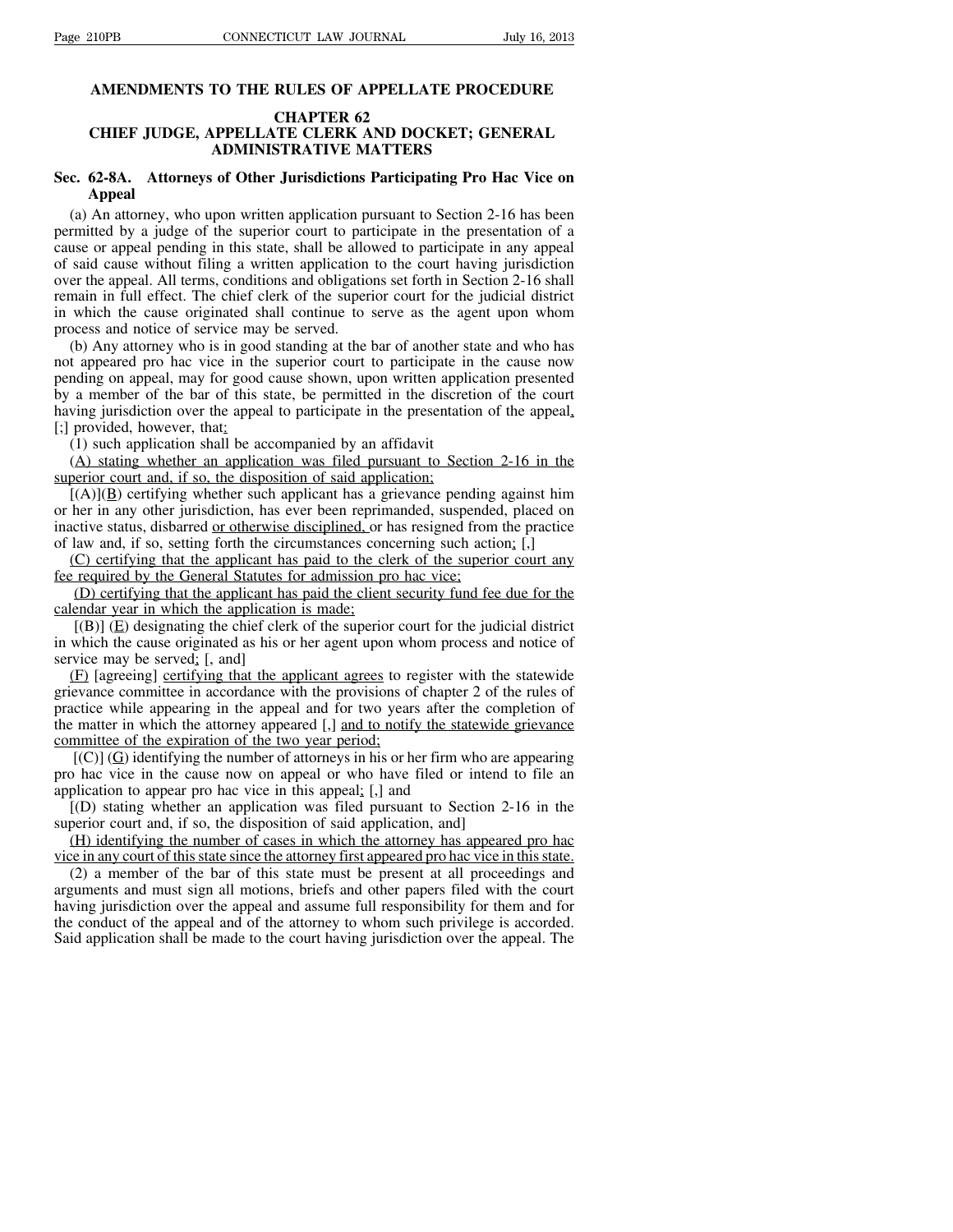application shall be filed in accordance with Sections 66-2 and 66-3. Good cause for according such privilege may include a showing that by reason of a long-standing attorney-client relationship, predating the cause of action or subject matter of the appeal, the attorney has acquired a specialized skill or knowledge with respect to issues on appeal or to the client's affairs that are important to the appeal, or that the litigant is unable to secure the services of Connecticut counsel. Upon the granting of an application to appear pro hac vice, the clerk of the court in which the application is granted shall immediately notify the statewide grievance committee of such action.

(c) No application to appear pro hac vice shall be permitted after the due date of the final reply brief as set forth in Section 67-3 without leave of the court.

COMMENTARY—October, 2013: The amendment is intended to reconcile this rule with Section 2-16, which governs pro hac vice applications to the superior court. This section as amended also requires the applicant to certify that any statutory fee for admission pro hac vice has been paid. As of the effective date of the amendment, General Statutes § 52-259 (i) requires payment of a \$600 fee with an application for admission pro hac vice. That statutory fee provision expires July 1, 2015.

## **CHAPTER 63 FILING THE APPEAL; WITHDRAWALS**

#### **Sec. 63-3. Filing of Appeal; Number of Copies**

Any appeal may be filed in the original trial court or the court to which the case was transferred or in any judicial district court in the state, except that juvenile appeals and appeals from interlocutory orders, if permitted by law, must be filed with the clerk of the original trial court or the court to which the case was transferred. [An appeal in any case that may be e-filed pursuant to Section 4-4 also may be efiled in accordance with the procedures and technical standards set forth on the Judicial Branch website.] Procedures for appeals in e-filed cases are governed by Section 63-3A. An application for a fee waiver pursuant to Sections 63-6 or 63-7 must be filed with the clerk of the court in which the case was tried or otherwise resolved.

The original appeal form shall be accompanied by a certification that a copy thereof has been served on each counsel of record, as defined in Section 60-4, in accordance with the provisions of Section 62-7. At the time the appeal is filed, the appellant shall, as set forth in Section 63-5, pay to the clerk of the trial court all required fees. The clerk shall: (1) endorse on the original appeal form the date and time of filing and the receipt or waiver of fees; (2) return the original endorsed appeal form to the appellant; and (3) immediately notify the clerk of the original trial court that an appeal has been filed. In addition, in noncriminal matters, the clerk shall, without cost, provide the appellant with a copy of the docket sheet (DS1) listing the counsel for all parties. In criminal and habeas corpus matters, the clerk shall also send a copy of the endorsed appeal form to the office of the chief state's attorney, appellate bureau. [If an appeal is e-filed, the paper confirmation of e-filing, together with the appeal form, shall be used in lieu of the endorsed appeal form for purposes of this rule.]

On the same day on which the original appeal form is endorsed by the trial court clerk, the appellant shall deliver a copy of the endorsed appeal form to the clerk of the trial court in which the case was originally filed and the clerk of any trial court to which the case was subsequently transferred. The copy may be delivered by hand, fax or any other electronic means permitted by Section 4-4. The appellant shall obtain proof that the original trial court and any subsequent trial court received the copy on the same day on which it was delivered.

Within ten days of filing the appeal, the appellant shall file with the appellate clerk the original of the endorsed appeal form; the docket sheet, if any; the papers required by Section 63-4; and proof that a copy of the endorsed appeal form was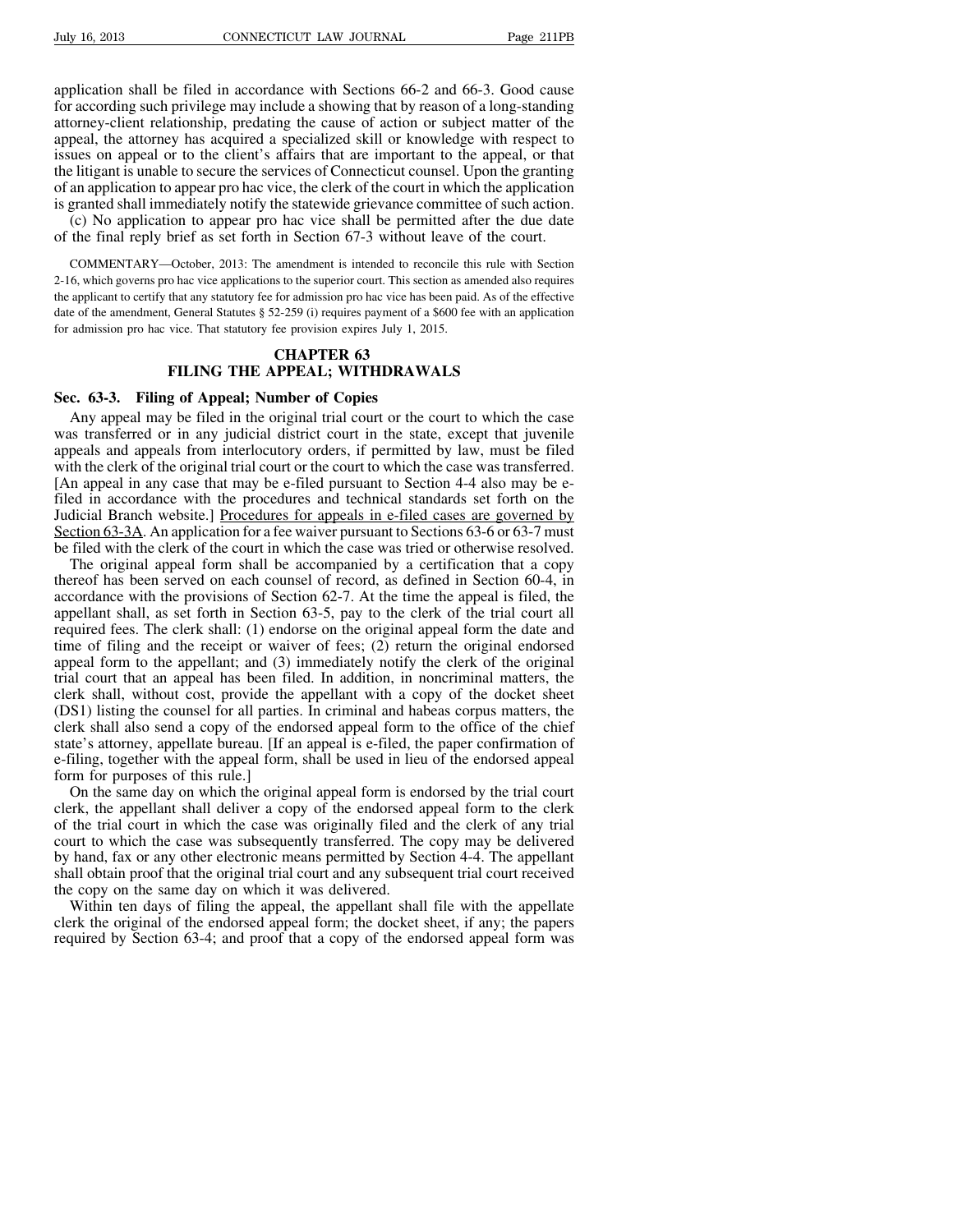transmitted to the original trial court and to any trial court to which the case subsequently was transferred. The appellant shall certify that a copy of the endorsed appeal form was served on: (1) the clerk of the original trial court; (2) the clerk of any other trial court to which the case was transferred; and (3) any trial court whose decision is the subject of the appeal. The appellant shall also certify that a copy of the endorsed appeal form and all other papers required by Section 63-4 was served on: (1) every other party in the manner set forth in Section 62-7; and (2) in criminal and habeas corpus matters, the office of the chief state's attorney, appellate bureau.

The appellate clerk, upon receipt of the foregoing, shall docket the appeal, affix to the endorsed appeal form the docket number assigned to the appeal and send one copy to the trial judge and one copy to each party to the appeal and, in criminal and habeas corpus matters, to the office of the chief state's attorney, appellate bureau.

#### **(New) Sec. 63-3A. Appeals in E-Filed Cases**

An appeal may be e-filed in any case in which e-filing is permitted in the trial court. The appeal form shall be e-filed in accordance with Section 4-4 and shall contain a certification that a copy has been served on each counsel of record, as defined in Section 60-4, in accordance with the provisions of Section 62-7.

All required fees shall be paid at the time of e-filing by any method specified by Judicial Branch E-Services. The appellant shall print a copy of the confirmation of e-filing and affix it to the original appeal form. The original appeal form and the confirmation of e-filing together are deemed to be the endorsed appeal form.

Within ten days of e-filing the appeal, the appellant shall file with the appellate clerk the original and one copy of the endorsed appeal form, with a certification that a copy was served on each party as required by Section 63-3; two print copies of the electronic docket sheet for the case as it appears on the Judicial Branch website; and the papers required by Section 63-4.

Upon receipt of the foregoing, the appellate clerk shall docket the appeal and proceed in accordance with Section 63-3.

#### **CHAPTER 84**

## **APPEALS TO SUPREME COURT BY CERTIFICATION FOR REVIEW**

#### **Sec. 84-4. Petition; Time to File; Where to File; Service; Fee**

(a) A petition for certification shall be filed by the petitioner within twenty days of (1) the date the opinion is officially released as set forth in Section 71-4 or (2) the issuance of notice of any order or judgment finally determining a cause in the appellate court, whichever is earlier. If within this period a timely motion is filed which, if granted, would render the appellate court order or judgment ineffective, as, for example, a motion for reconsideration, or if within this period an application for waiver of fees is filed, then the twenty days shall run from the issuance of notice of the decision thereon.

[Except in workers' compensation cases, t]The petitioner [for certification] shall file the original and one copy of the petition with, and pay a filing fee to, the clerk of the trial court,  $[except that] [n] No fee shall be required in cases where a wavier$ of fees, costs and expenses under Section 63-6 or 63-7 was previously granted. The fee, if not waived or exempted by statute, may be paid to the clerk of any trial court in the state. The clerk shall endorse on the original petition the date and time of filing and the receipt, or waiver, of fees. The clerk shall return the original endorsed petition to the petitioner, who shall promptly send it, [together] with fifteen additional copies of the petition, to the appellate clerk. The petitioner shall serve a copy upon every other party in the manner set forth in Section 62-7. If the fee was paid at a location other than the original trial court, then the petitioner shall also attach a